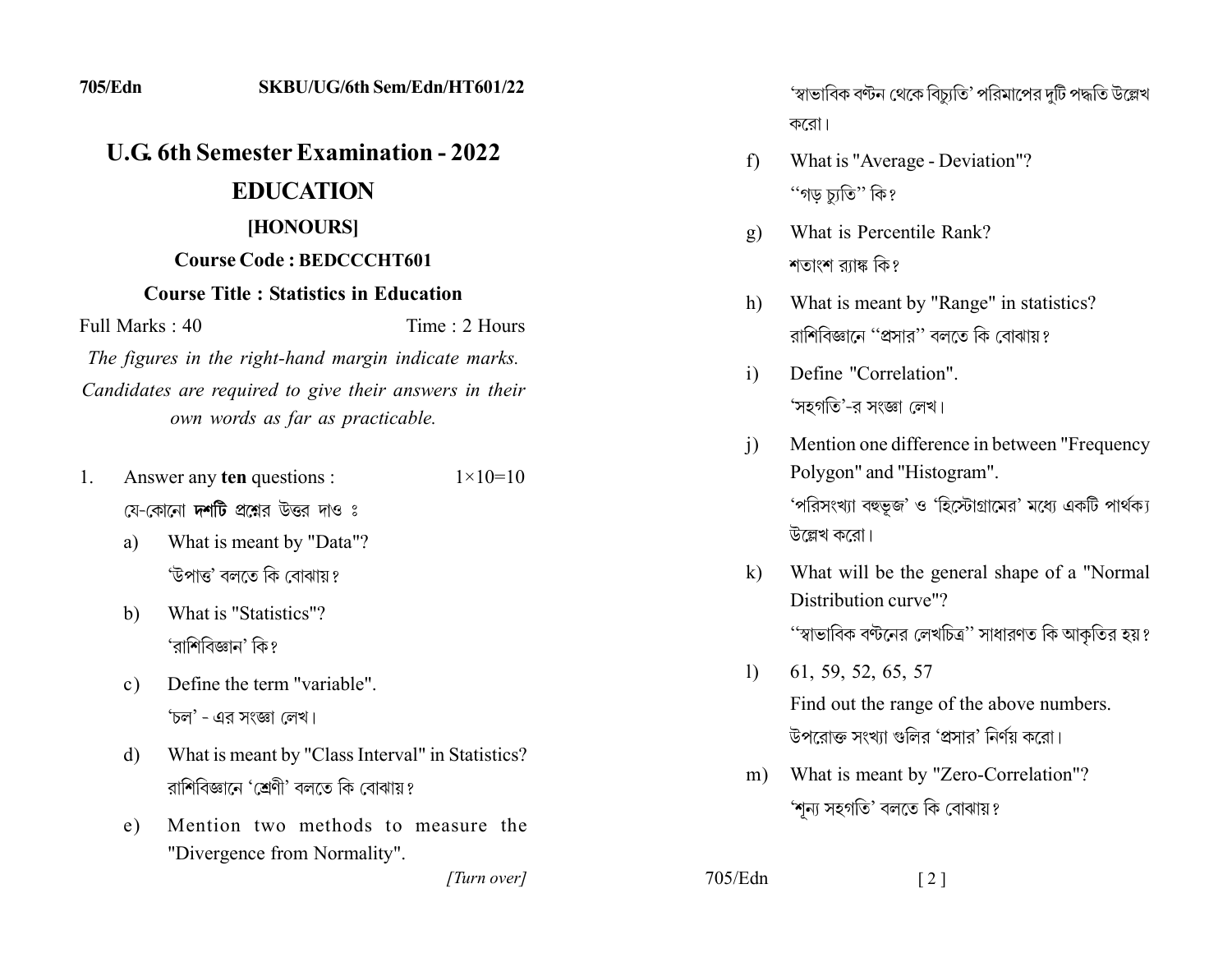n)  $Q = \frac{Q_3 - Q_1}{2}$ 

What do we find out with the help of the above formula in Statistics?

উপরের ফরমূলাটির সাহায্যে রাশিবিজ্ঞানে কি নির্ণয় করা হয় ?

- What is meant by "Plotykurtic Distribution"?  $\Omega$ ) ''প্লেটিকাৰ্টিক বণ্টন'' বলতে কি বোঝায়?
- Answer any five questions:  $2<sub>1</sub>$  $2 \times 5 = 10$ য়ে–কোনো **পাঁচটি** প্রশ্নের উত্তর দাও ঃ
	- What is meant by "Normal Distribution"? a) ''স্বাভাবিক বন্টন'' বলতে কি বোঝায়?
	- What is meant by Standard Score?  $b)$ আদর্শ স্কোর বলতে কি বোঝায়?
	- Write two uses of "Histogram".  $\mathbf{c}$ ) 'হিস্টোগ্রাম' -এর দটি ব্যবহার লেখ।
	- Define the concept of "Divergence from d) Normality". ''স্বাভাবিক বন্টন থেকে বিচ্যুতি'' বলতে কি বোঝ?

Mention two characteristics of "Standard"  $e)$ Deviation"

 $f$  $\Sigma |fx| = 263.0$ ,  $\Sigma f = 50$ Find out the "Average Deviation" from the above data উপরোক্ত তথ্যের ভিত্তিতে 'গডচ্যতি' নির্ণয় করো।

- Mention two uses of the Measures of Central  $g)$ Tendency in Education. শিক্ষা বিজ্ঞানে কেন্দ্রীয় প্রবণতার দুটি ব্যবহারের উল্লেখ করো।
- What is "Positive Skewness" and "Negative  $h)$ Skewness"?

'ধনাত্মক স্কুনেশ'' ও 'ঋণাত্মক স্কুনেশ'' কি?

- Answer any two questions:  $\mathcal{E}$  $5 \times 2 = 10$ যে-কোনো দুটি প্রশ্নের উত্তর দাও ঃ
	- Discuss about the uses of statistics in a) Education.

শিক্ষা বিজ্ঞানে রাশিবিজ্ঞানের ব্যবহার সম্পর্কে আলোচনা করো।

 $b)$ 

| Class     |    | 19.5-24.5   24.5-29.5   29.5-34.5   34.5-39.5 |  |
|-----------|----|-----------------------------------------------|--|
| Frequency |    |                                               |  |
| Class     |    | 39.5-44.5   44.5-49.5   49.5-54.5   54.5-59.5 |  |
|           |    |                                               |  |
| Frequency | 12 |                                               |  |

Find out the median from the above table

উপরের টেবিল থেকে মধ্যমমান নির্ণয় করো।

 $705/Edn$ 

<sup>&#</sup>x27;'সম্যকচ্যুতি'' -র দুটি বৈশিষ্ট্য উল্লেখ করো।